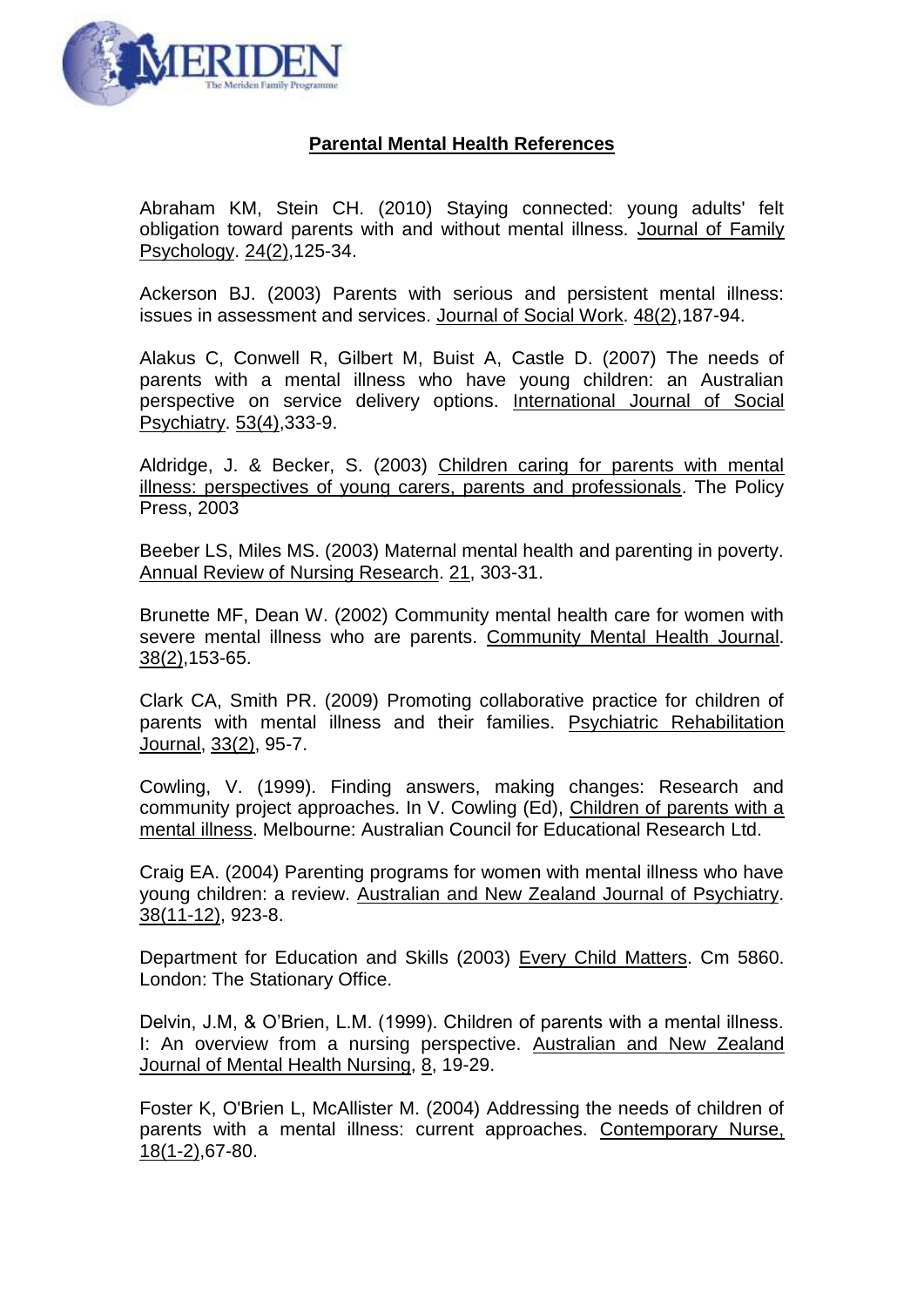Gatsou, L., Yates, S., Goodrich, N. & Pearson, D. (2017). The challenges presented by parental mental illness and the potential of a whole-family intervention to improve outcomes for families. Child and Family Social Work, 22(1), 388-397.

Gewirtz AH, DeGarmo DS, Plowman EJ, August G, Realmuto G. (2009) [Parenting, parental mental health, and child functioning in families residing in](http://www.ncbi.nlm.nih.gov/pubmed/19839671)  [supportive housing.](http://www.ncbi.nlm.nih.gov/pubmed/19839671) American Journal of Orthopsychiatry, 79(3), 336-47.

Goodman C. (1984) [The PACE family treatment and education program: a](http://www.ncbi.nlm.nih.gov/pubmed/6521708)  [public health approach to parental competence and promotion of mental](http://www.ncbi.nlm.nih.gov/pubmed/6521708)  [health.](http://www.ncbi.nlm.nih.gov/pubmed/6521708) New Directions for Mental Health Services, (24),53-77.

[Grant G,](http://www.ncbi.nlm.nih.gov/sites/entrez?Db=pubmed&Cmd=Search&Term=%22Grant%20G%22%5BAuthor%5D&itool=EntrezSystem2.PEntrez.Pubmed.Pubmed_ResultsPanel.Pubmed_RVAbstract) [Repper J,](http://www.ncbi.nlm.nih.gov/sites/entrez?Db=pubmed&Cmd=Search&Term=%22Repper%20J%22%5BAuthor%5D&itool=EntrezSystem2.PEntrez.Pubmed.Pubmed_ResultsPanel.Pubmed_RVAbstract) [Nolan M.](http://www.ncbi.nlm.nih.gov/sites/entrez?Db=pubmed&Cmd=Search&Term=%22Nolan%20M%22%5BAuthor%5D&itool=EntrezSystem2.PEntrez.Pubmed.Pubmed_ResultsPanel.Pubmed_RVAbstract) (2008) Young people supporting parents with mental health problems: experiences of assessment and support. [Health &](javascript:AL_get(this,%20)  Social [Care in the Community,](javascript:AL_get(this,%20) 16(3),271-81.

Hamill, K. (2008) Children's perceptions of a psychoeducational program about parental mental illness. Unpublished doctoral dissertation, University of Toronto University, Retrieved June, 2010 [https://circle.ubc.ca/bitstream/handle/2429/4077/ubc\\_2008\\_fall\\_hamill\\_karen.](https://circle.ubc.ca/bitstream/handle/2429/4077/ubc_2008_fall_hamill_karen.pdf?sequence=1) [pdf?sequence=1](https://circle.ubc.ca/bitstream/handle/2429/4077/ubc_2008_fall_hamill_karen.pdf?sequence=1)

Hinden BR, Biebel K, Nicholson J, Henry A, Katz-Leavy J. (2006) [A survey of](http://www.ncbi.nlm.nih.gov/pubmed/16636906)  [programs for parents with mental illness and their families: Identifying](http://www.ncbi.nlm.nih.gov/pubmed/16636906)  [common elements to build the evidence base.](http://www.ncbi.nlm.nih.gov/pubmed/16636906) The Journal of Behavioural Health Services and Research, 33(1),21-38.

[Korhonen T,](http://www.ncbi.nlm.nih.gov/sites/entrez?Db=pubmed&Cmd=Search&Term=%22Korhonen%20T%22%5BAuthor%5D&itool=EntrezSystem2.PEntrez.Pubmed.Pubmed_ResultsPanel.Pubmed_RVAbstract) [Vehviläinen-Julkunen K,](http://www.ncbi.nlm.nih.gov/sites/entrez?Db=pubmed&Cmd=Search&Term=%22Vehvil%C3%A4inen-Julkunen%20K%22%5BAuthor%5D&itool=EntrezSystem2.PEntrez.Pubmed.Pubmed_ResultsPanel.Pubmed_RVAbstract) [Pietilä A.](http://www.ncbi.nlm.nih.gov/sites/entrez?Db=pubmed&Cmd=Search&Term=%22Pietil%C3%A4%20A%22%5BAuthor%5D&itool=EntrezSystem2.PEntrez.Pubmed.Pubmed_ResultsPanel.Pubmed_RVAbstract) (2008) Do nurses working in adult psychiatry take into consideration the support network of families affected by parental mental disorder? Journal of [Psychiatric and](javascript:AL_get(this,%20) Mental [Health Nursing.1](javascript:AL_get(this,%20)5(9), 767-76.

Kuschel, A., Granic, M., Hahlweg, K. & Hartung, D. (2016). Children of mentally ill parents. Effects of a therapy-intergated family intervention. Verhaltenstherapie, 26(2), 83-90.

Mason C, & Subedi S. (2006) [Helping parents with mental illnesses and their](http://www.ncbi.nlm.nih.gov/pubmed/17310833)  [children: a call for family-focused mental health care.](http://www.ncbi.nlm.nih.gov/pubmed/17310833) Journal Psychosocial Nursing & Mental Health Services. 44(7),36-41.

Mayberry, D., Szakacs, E., Baker, K. & Ling, L. (2002) The needs of children of parents affected by a mental illness. VICSERV Conference Paper July 2002

**Dr. Gráinne Fadden and Sana Rana January 2018**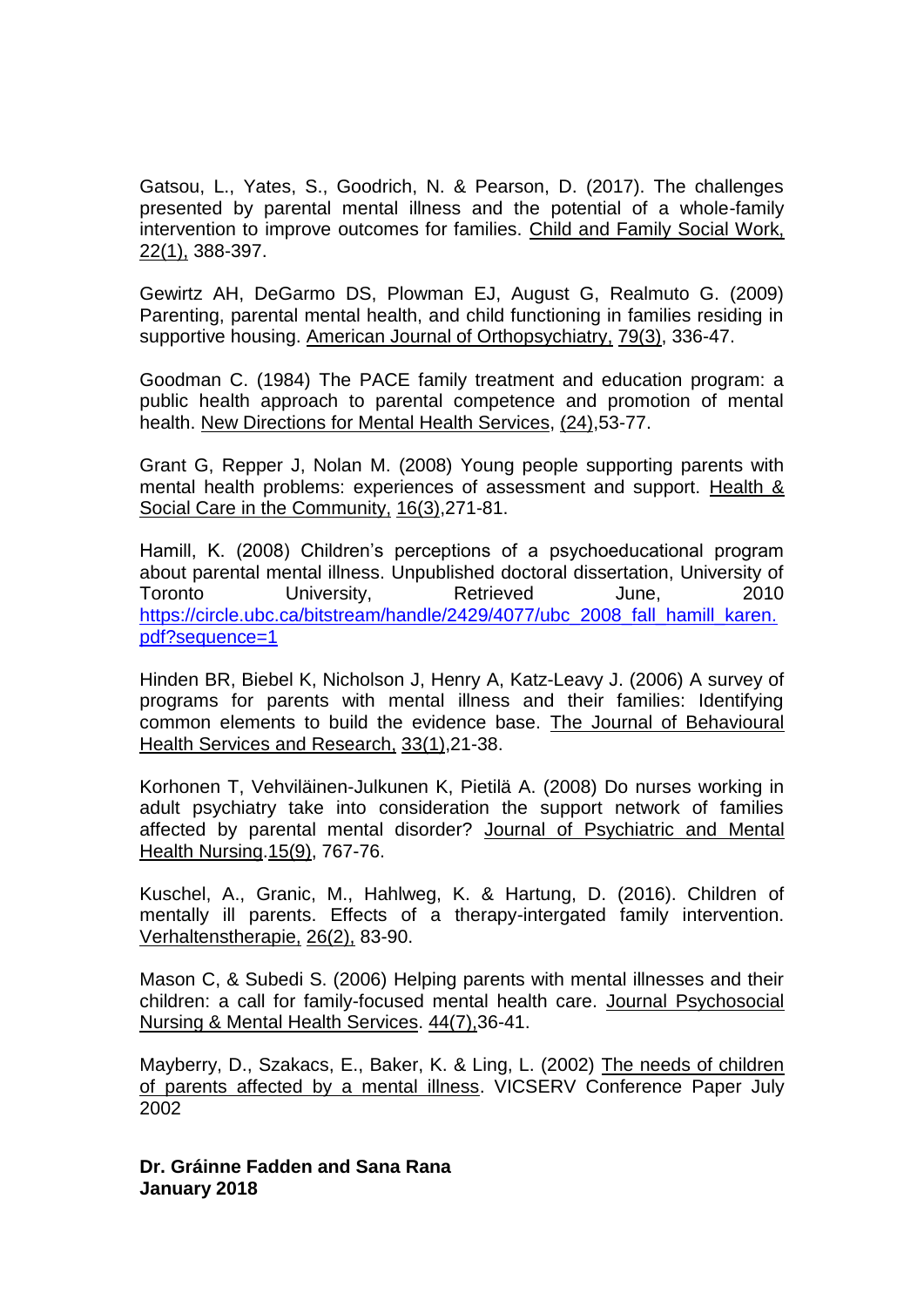

Maybery D, Reupert A. (2009) [Parental mental illness: a review of barriers](http://www.ncbi.nlm.nih.gov/pubmed/19824972)  [and issues for working with families and children.](http://www.ncbi.nlm.nih.gov/pubmed/19824972) Journal of Psychiatric & Mental Health Nursing, 16(9), 784-91.

Mensah FK, Kiernan KE. (2009) [Parents' mental health and children's](http://www.ncbi.nlm.nih.gov/pubmed/19823757)  [cognitive and social development : Families in England in the Millennium](http://www.ncbi.nlm.nih.gov/pubmed/19823757)  [Cohort Study.](http://www.ncbi.nlm.nih.gov/pubmed/19823757) Social Psychiatry and Psychiatric Epidemiology.

Mordoch E, Hall WA. (2002) [Children living with a parent who has a mental](http://www.ncbi.nlm.nih.gov/pubmed/12434326)  [illness: a critical analysis of the literature and research implications.](http://www.ncbi.nlm.nih.gov/pubmed/12434326) Archives of Psychiatric Nursing,16(5), 208-16.

Murray L, Cooper P, Hipwell A. (2003) [Mental health of parents caring for](http://www.ncbi.nlm.nih.gov/pubmed/14615925)  [infants.](http://www.ncbi.nlm.nih.gov/pubmed/14615925) Archives of Women's Mental Health. 6 Suppl 2,S71-7.

Nicholson J, Sweeney EM, Geller JL. (1998) [Mothers with mental illness: II.](http://www.ncbi.nlm.nih.gov/pubmed/9603570)  [Family relationships and the context of parenting.](http://www.ncbi.nlm.nih.gov/pubmed/9603570) Psychiatric Services. 49(5),643-9.

Owen S. (2009) [Organisational Systems and Services for Children of Parents](http://www.ncbi.nlm.nih.gov/pubmed/19908136)  [with Mental Illness and Their Families: Processes of Change and](http://www.ncbi.nlm.nih.gov/pubmed/19908136)  [Sustainability.](http://www.ncbi.nlm.nih.gov/pubmed/19908136) Administration and Policy in Mental Health.

Oyserman D, Mowbray CT, Meares PA, Firminger KB. (2000) [Parenting](http://www.ncbi.nlm.nih.gov/pubmed/10953777)  [among mothers with a serious mental illness.](http://www.ncbi.nlm.nih.gov/pubmed/10953777) American Journal of Orthopsychiatry. 70(3), 296-315.

Petrowski, C.E. Stein, C.H. (2016). Young women's accounts of caregiving, family relationships, and personal growth when mother has mental illness. Journal of Child and Family Studies, 25(9), 2873-2884.

Pihkala, H., Dimova-Branstrom, N. & Sandlund, M. (2017). Talking about parental substance abuse with children: Eight families' experiences of beardslee's family intervention. Nordic Journal of Psychiatry. 71(5), 395-401.

Reupert A, Maybery D. (2007) [Families affected by parental mental illness: a](http://www.ncbi.nlm.nih.gov/pubmed/17696664)  [multiperspective account of issues and interventions.](http://www.ncbi.nlm.nih.gov/pubmed/17696664) American Journal of Orthopsychiatry. 77(3), 362-369.

Riley AW, Coiro MJ, Broitman M, Colantuoni E, Hurley KM, Bandeen-Roche K, & Miranda J. (2009) [Mental health of children of low-income depressed](http://www.ncbi.nlm.nih.gov/pubmed/19252045)  [mothers: influences of parenting, family environment, and raters.](http://www.ncbi.nlm.nih.gov/pubmed/19252045) Psychiatric Services. 60(3),329-36.

Romanelli LH, Hoagwood KE, Kaplan SJ, Kemp SP, Hartman RL, Trupin C, Soto W, Pecora PJ, LaBarrie TL, Jensen PS; Child Welfare-Mental Health Best Practices Group. (2009) [Best practices for mental health in child welfare:](http://www.ncbi.nlm.nih.gov/pubmed/19653459)  [parent support and youth empowerment guidelines.](http://www.ncbi.nlm.nih.gov/pubmed/19653459) Child Welfare, 88(1), 189-212.